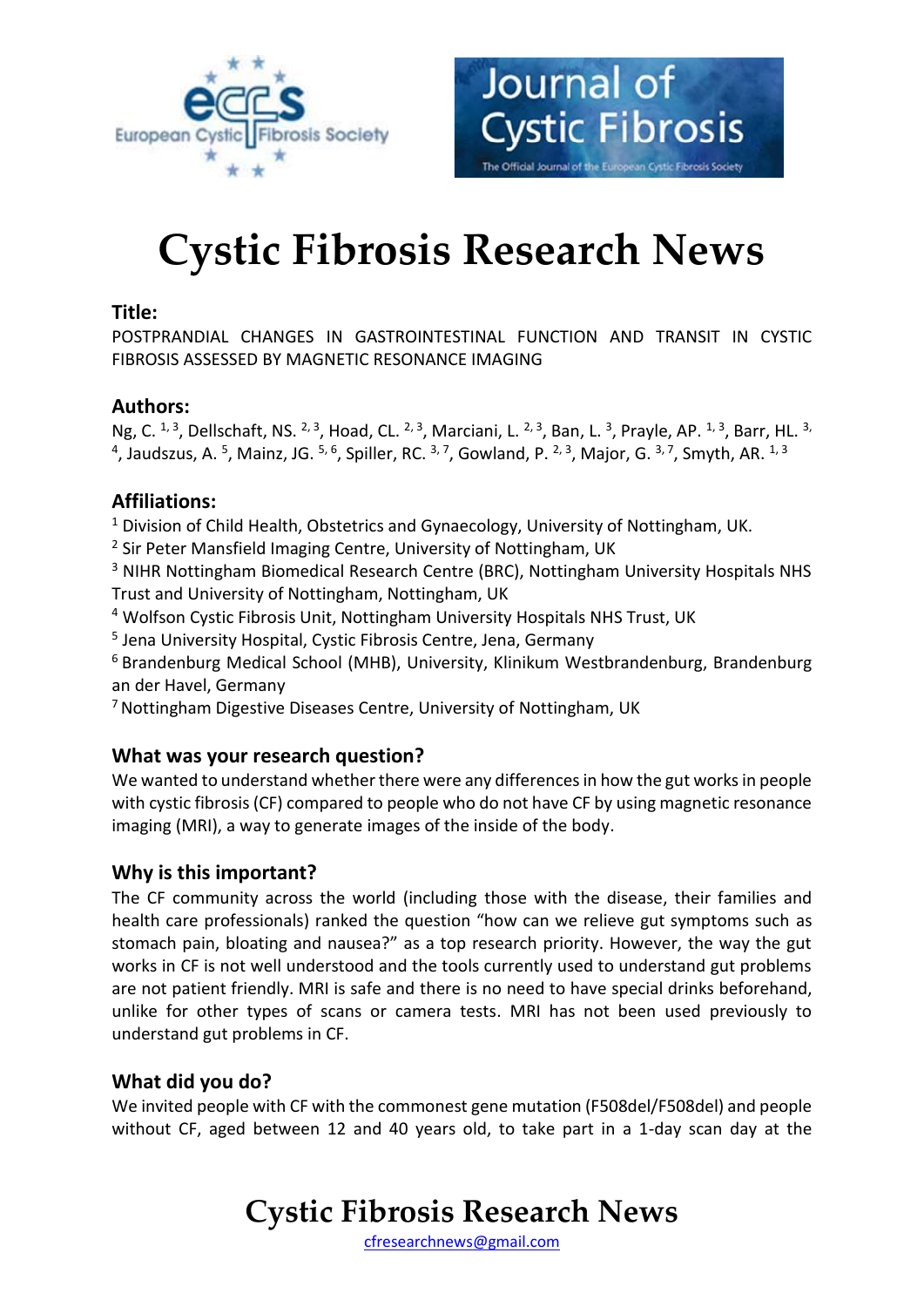



# **Cystic Fibrosis Research News**

University of Nottingham. On the day of scanning, participants were provided with breakfast and lunch. Each person had multiple MRI scans and completed questionnaires throughout the day. We used MRI to measure: the length of time taken for food to move from the stomach to the colon (transit time); colon volumes; amount of water in the small bowel. A questionnaire was used for assessing gut symptoms.



*Figure 1. Participant in MRI scanning room. Photo taken with permission.*

## **What did you find?**

People with CF had gut transit times that were on average 2 hours longer than in people without CF. We also found that the colon volumes and the amount of water in the small bowel were higher in people with CF when we adjusted the values for height and weight. The change in the amount of water in the small bowel after people with CF ate their lunch was much less than people without CF. There were no differences in the gut symptoms.

## **What does this mean and reasons for caution?**

We have shown that it is possible to see differences in how the gut works in CF, using MRI. Whilst it has previously been thought that gut problems in CF are due to thick and sticky gut fluids, our results show there could be multiple reasons for these gut problems. A slower transit time with a reduced change in the amount of small bowel water could be due to a

# **Cystic Fibrosis Research News**

[cfresearchnews@gmail.com](mailto:cfresearchnews@gmail.com)